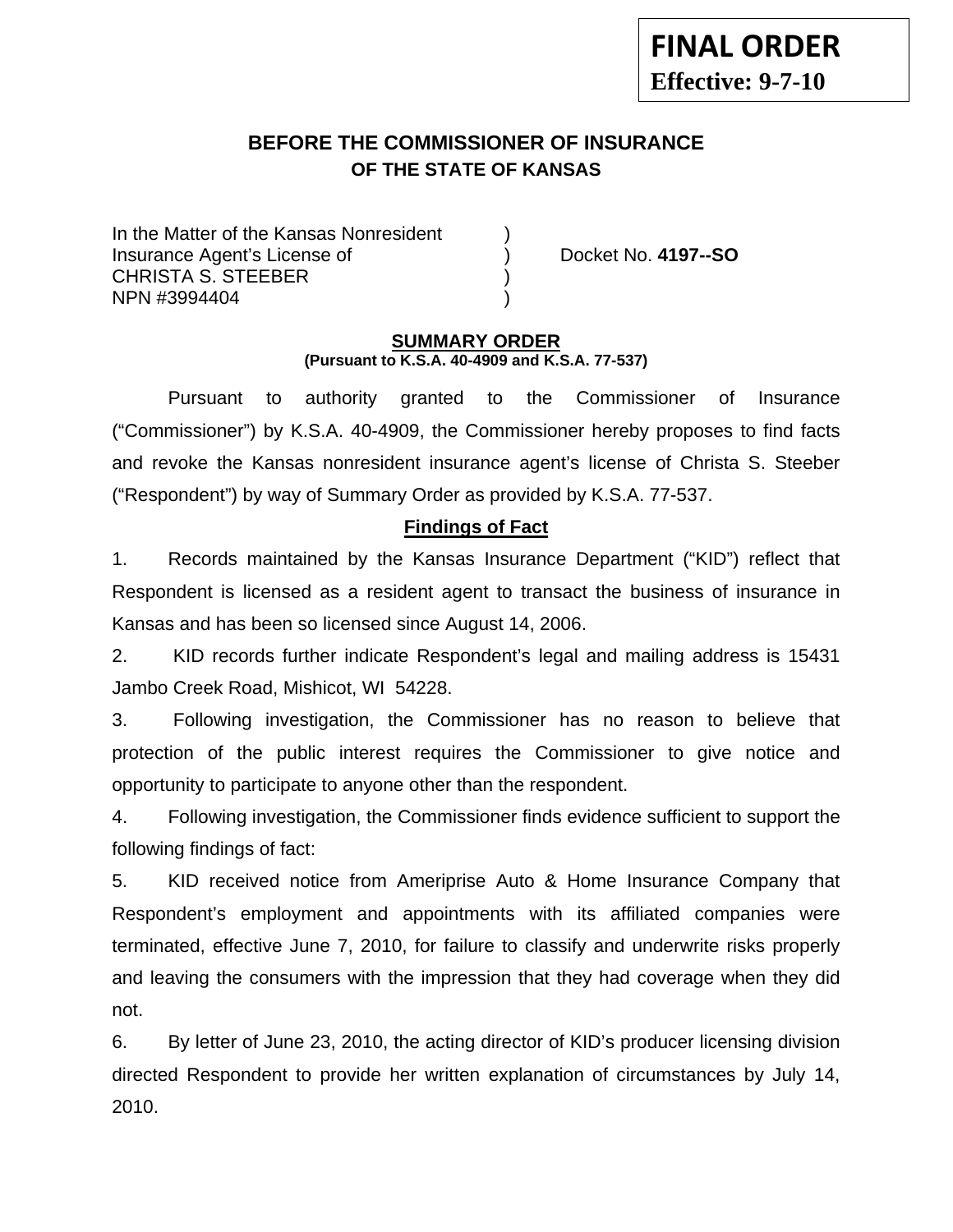7. In a letter mailed to Respondent's address of record on July 26, 2010, counsel for KID informed Respondent of the foregoing allegations and invited Respondent to reply within 15 business days if she disputed them.

8. To date, Respondent has not replied and the letter has not been returned.

### **Applicable Law**

9. K.S.A. 40-4909(a) provides, in relevant part:

"The commissioner may deny, suspend, revoke or refuse renewal of any license issued under this act if the commissioner finds that the applicant or license holder has. . .

"(2) Violated: (A) Any provision of chapter 40 of the Kansas Statutes Annotated, and amendments thereto, or any rule and regulation promulgated thereunder . . .

"(7) Admitted to or been found to have committed any insurance unfair trade practice or fraud in violation of K.S.A. 40-2404 and amendments thereto.

"(8) Used any fraudulent or dishonest practice, or demonstrated any incompetence, untrustworthiness or financial irresponsibility in the conduct of business in this state or elsewhere." K.S.A. 40-4909(a).

10. Unfair trade practices include, "Making . . . any estimate, illustration, circular, statement, sales presentation, omission or comparison which: (a) Misrepresents the benefits, advantages, conditions, or terms of any insurance policy." K.S.A. 40- 2404(1)(a).

11. The Commissioner may order payment of monetary penalties, suspension or revocation of a license, or redress of the consumer's injury upon finding that a licensee has engaged in an unfair trade practice. K.S.A. 40-2407.

12. In lieu of any of the actions authorized by K.S.A. 40-4909(a), the Commissioner may censure the licensee or impose a monetary penalty. K.S.A. 40-4909(h).

13. A licensee may be assessed a monetary penalty for failure to respond to a proper inquiry from the Commissioner. K.S.A. 40-2,125(b).

14. In addition, the Commissioner may suspend, revoke, or refuse renewal of an agent's license if the Commissioner finds that the interests of the insurer or the

2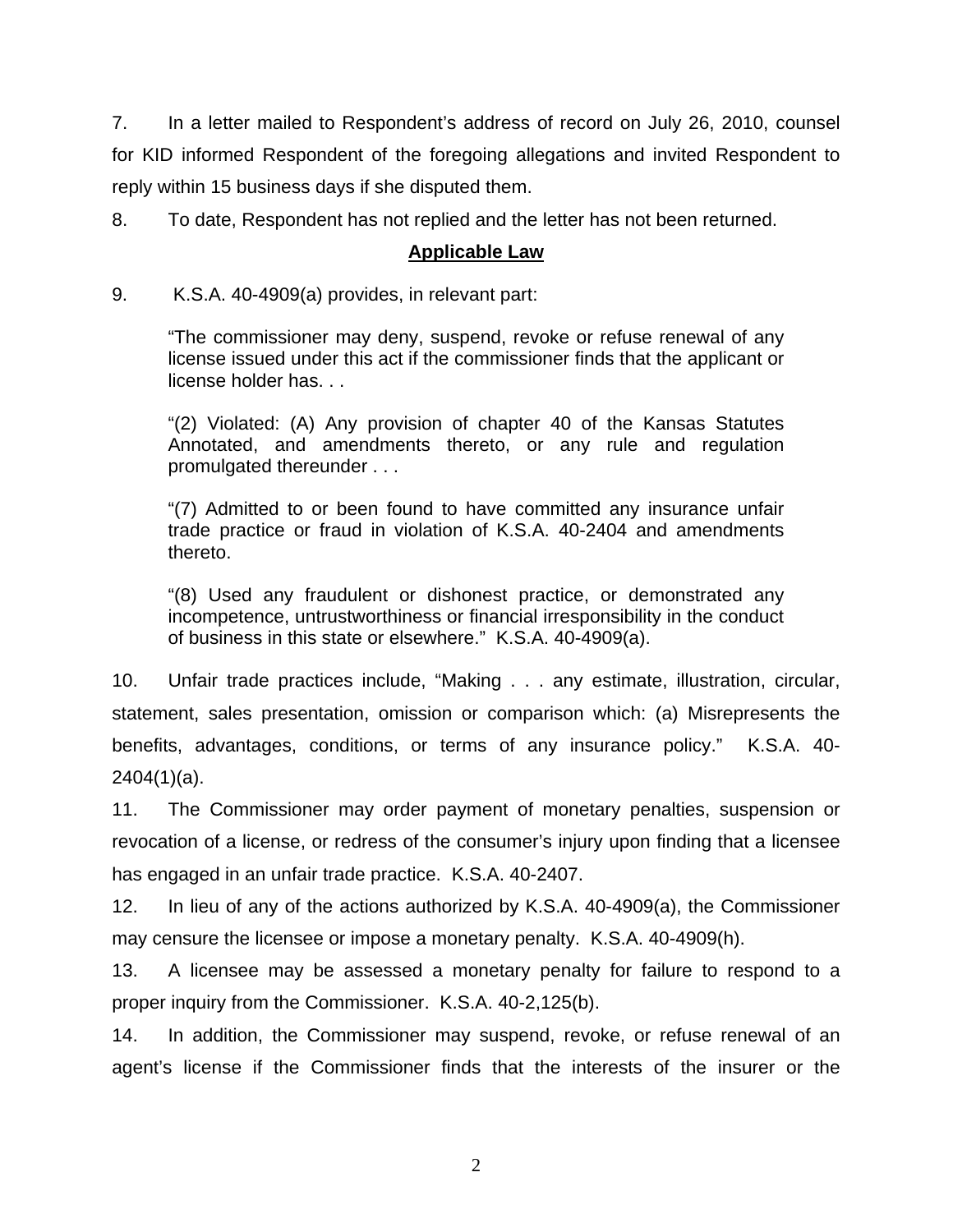insurable interests of the public are not properly served under the license. K.S.A. 40- 4909(b).

#### **Conclusions of Law**

15. The Commissioner has jurisdiction of Respondent and the subject matter of this proceeding, and the proceeding is held in the public interest.

16. The Commissioner concludes, based on the facts contained in paragraphs 5 and 7 that Respondent is subject to action against her license and or a monetary penalty pursuant to K.S.A. 40-4909(a)(2)(A) and K.S.A. 40-2,125(b) because Respondent failed to respond in a timely manner to a proper inquiry from the Commissioner's staff.

17. The Commissioner concludes, based on the facts contained in paragraph 10 that Respondent is subject to action against her license pursuant to K.S.A. 40-4909(a)(7) because Respondent has misrepresented the terms of an insurance policy in violation of K.S.A. 40-2404(1)(a).

18. The Commissioner concludes, based on the facts contained in paragraph 10 that Respondent is subject to action against her license to K.S.A. 40-4909(a)(8) because Respondent's actions constitute a fraudulent or dishonest practice. Alternatively, the failure to classify and underwrite risks properly and accurately convey the terms of the policy to consumers reflects upon Respondent's professional competence and trustworthiness.

19. The Commissioner concludes that Respondent's license may be revoked pursuant to K.S.A. 40-4909(b) because it does not serve the interests of the insurer or the insurable interests of the public.

20. Based on the facts and circumstances set forth herein, it appears that the use of summary proceedings in this matter is appropriate, in accordance with the provisions set forth in K.S.A. 77-537(a), in that the use of summary proceedings does not violate any provision of the law, the protection of the public interest does not require the KID to give notice and opportunity to participate to persons other than Respondent, and after investigation, KID believes in good faith that the allegations will be supported to the applicable standard of proof.

 **IT IS THEREFORE ORDERED BY THE COMMISSIONER OF INSURANCE THAT** the Kansas resident insurance agent's license of **CHRISTA S. STEEBER** is

3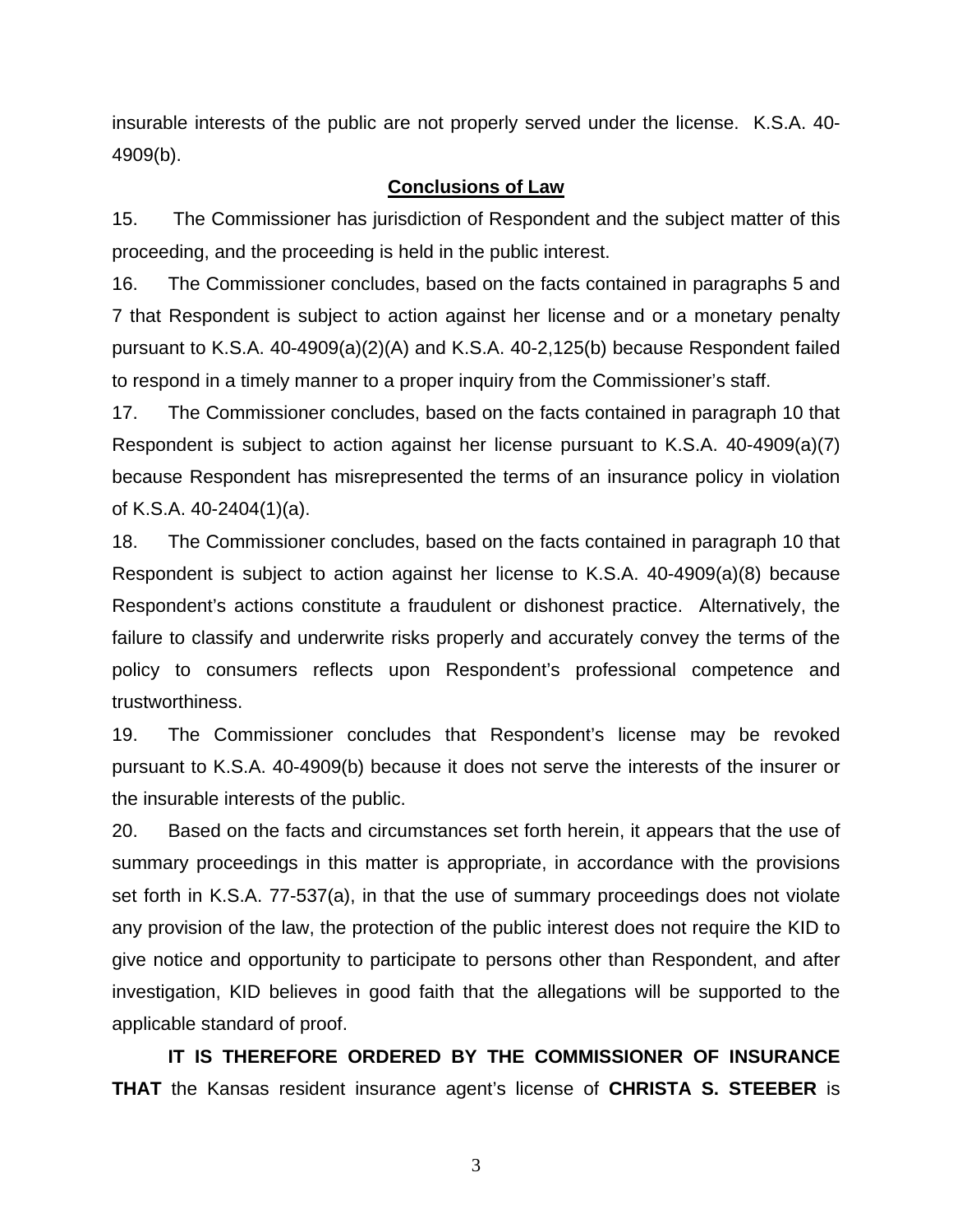hereby **REVOKED. It is further ordered,** that **CHRISTA S. STEEBER** shall **CEASE and DESIST** from the sale, solicitation, or negotiation of insurance and/or receiving compensation deriving from the sale, solicitation, or negotiation of insurance in Kansas on and after the effective date of this order.

## **IT IS SO ORDERED THIS \_\_18th\_\_\_ DAY OF AUGUST 2010, IN THE CITY OF TOPEKA, COUNTY OF SHAWNEE, STATE OF KANSAS.**



/s/ Sandy Praeger Sandy Praeger Commissioner of Insurance

/s/ John W. Campbell John W. Campbell General Counsel

## **NOTICE OF RIGHTS TO HEARING AND REVIEW**

**Within fifteen (15) days of the date of service of this Summary Order, Respondent** may submit a written request for a hearing pursuant to K.S.A. 77-537 and K.S.A. 77-542. Any request for a hearing should be addressed to the following:

 John W. Campbell, General Counsel Kansas Insurance Department 420 S.W.  $9<sup>th</sup>$  Street Topeka, Kansas 66612

If a hearing is requested, the Kansas Insurance Department will serve notice of the time and place of the hearing and information on procedures, right of representation, and other rights of parties relating to the conduct of the hearing.

**If a hearing is not requested in the time and manner stated above, this Summary Order shall become effective as a Final Order upon the expiration of time for requesting a hearing.** In the event Respondent files a Petition for Judicial